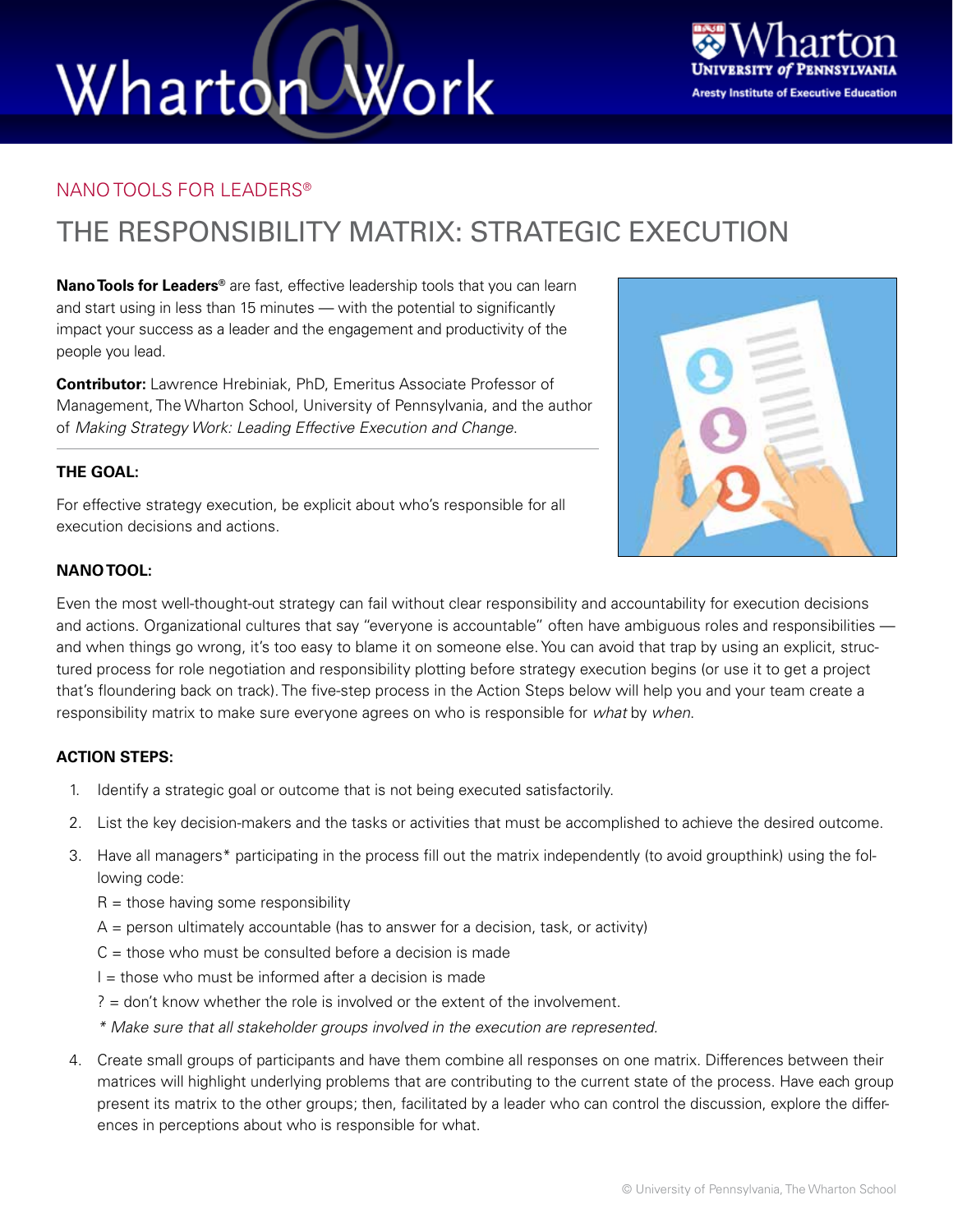## Work Wharton



5. Have each original small group create one ideal matrix, and then share it with the larger group. Address and debate similarities and differences, ultimately creating one responsibility matrix.

#### **HOW ONE BUSINESS USED IT:**

In a mid-sized Texas company, the goal was "new product development." After many years as a market leader, they had no new products and were losing market share and competitive advantage. They started the process, and entered into heated discussions in Step 4, including criticism of the CEO (who gave himself mostly "A"s) for micromanagement. The conflict was managed successfully, and a final matrix was agreed on. With roles and responsibilities clear, new product development increased significantly. The company even published a "Guide to New Product Development" that explained who was responsible at every step of the process, ensuring that future execution efforts would be handled properly.

### **Strategic Goal:**

| Major Tasks, Activities, or Decisions to Achieve Goal | <b>Key Positions/People</b> |  |  |  |  |  |
|-------------------------------------------------------|-----------------------------|--|--|--|--|--|
|                                                       |                             |  |  |  |  |  |
|                                                       |                             |  |  |  |  |  |
|                                                       |                             |  |  |  |  |  |
|                                                       |                             |  |  |  |  |  |
| 5. Etc.                                               |                             |  |  |  |  |  |

Legend

- R Responsible for decision or action
- I Must be informed after a decision or action
- A Final say/accountability for decision or action
- C Must be consulted prior to a decision or action
- ? Don't know

#### **ADDITIONAL RESOURCES:**

- *• Making Strategy Work: Leading Effective Execution and Change*, Lawrence G. Hrebiniak (Pearson FT Press, 2013). Offers a comprehensive, disciplined, research-based process model for strategy execution. It includes organizational structure, coordination, information sharing, incentives, controls, change management, culture, the role of power and influence, and more.
- "Got a New Strategy? Don't Forget the Execution Part," *Knowledge@Wharton*, July 31, 2013. Explores the common pitfalls and challenges of strategic execution and offers solutions.